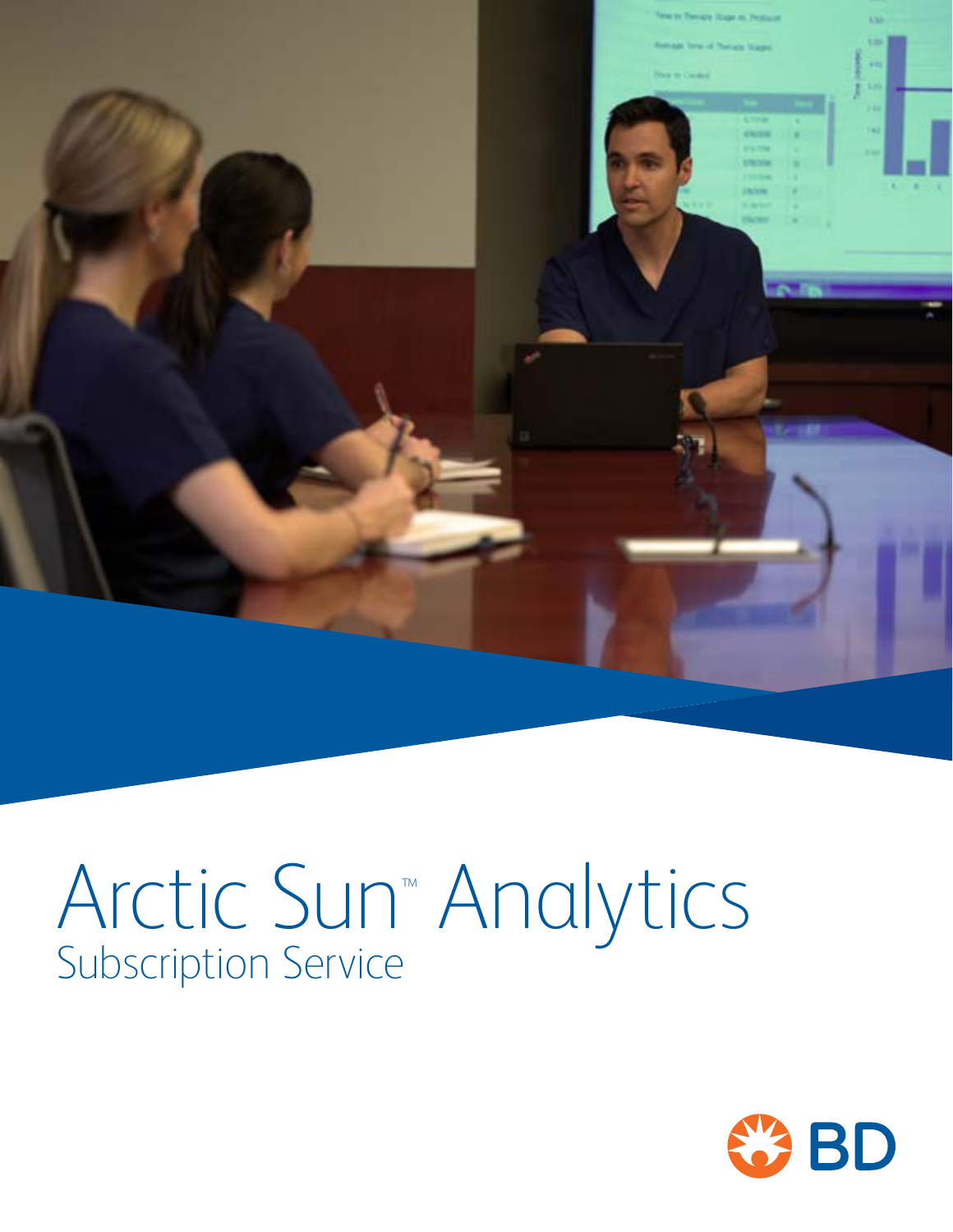## Arctic Sun™ Analytics Reports

Secure access to your hospital's Targeted Temperature Management (TTM) data

- hospital protocol.
- 
- 





This hypothetical graph represents the **average** time of therapy phases compared with the hospital protocol.\*



### Detailed case summaries

Debrief your recent cases to help you deliver better care.

| All Pallares                                                                                                                                             |                              |                   |                                                                                                |                                              |
|----------------------------------------------------------------------------------------------------------------------------------------------------------|------------------------------|-------------------|------------------------------------------------------------------------------------------------|----------------------------------------------|
| Terminance Teacherston's composition in collection                                                                                                       |                              |                   |                                                                                                |                                              |
| boron that command street                                                                                                                                | <b>Bradford</b>              | <b>Business</b>   | $-$                                                                                            | <b>Stake Collaboration</b>                   |
| dealers to be restricted as a true                                                                                                                       | <b>Book All</b>              | 1 ppmb            | $\frac{1}{2} \left( \frac{1}{2} \right) \left( \frac{1}{2} \right) \left( \frac{1}{2} \right)$ | <b>SHARE</b>                                 |
| PRODUCED AND PRESENTED AT A 2005 FOR<br>derivate as at 100-degree with 100-degree<br>ふくしゅん しょうきゅうしょう こうしょうぶつ                                             | We received top outs present | <b>Rocked</b>     |                                                                                                | <b>CONTRACTOR</b><br>$-100$                  |
| Address account tool                                                                                                                                     | 33.18.32                     | <b>CONTRACTOR</b> | $-$                                                                                            | <b>START</b>                                 |
| <b>CONTRACTOR IN A CONTRACTOR</b><br>August Nyler, Manager J. L. Labor,<br>producted and contract of children                                            | Box 22<br>$-7 - 7 - 1$       |                   | <b>Contract</b>                                                                                | <b>ACRA</b><br>the company of the company of |
| P-ROTALITY SERIES-1-SR RUN-                                                                                                                              | <b>BAT</b>                   | <b>Excited</b>    | me                                                                                             |                                              |
| and the collection of the first part of the first field of<br>enterprise restricted later                                                                | ing or                       |                   |                                                                                                | mortes.                                      |
| to the highlight at all was a minute of<br>49-939-419 000030-9-51 00-51                                                                                  | tel a titl                   |                   |                                                                                                | modes.                                       |
| stop is staff during a home city and approximate<br>announce severage war                                                                                | <b>British</b>               | <b>Location</b>   |                                                                                                |                                              |
| SHAPA GROUP THE                                                                                                                                          | All to do                    | <b>Faired</b>     | $-$                                                                                            | models.                                      |
| monorando estamento terre<br>presentation exclusion and on the                                                                                           | sein 20                      | Fast of           | $\frac{1}{2}$                                                                                  | and the anticipate<br>10 000 AM              |
| beautiful of the second control<br><b>SURGEOUS ARTIQUES &amp; R.C.</b>                                                                                   | <b>STATE OF</b>              |                   | 1000                                                                                           | <b>START</b>                                 |
| the construction of the construction of the construction of the construction<br>SHRAD EDIT . DERECK G.M. . 36-F.<br>a belief and the China and China and | Build Dating Art Bridge      |                   |                                                                                                | <b>Higher Corp.</b>                          |
| demandances, exception with collab-                                                                                                                      | <b>SELECTED</b>              |                   | $-$                                                                                            | <b>COMPANY</b>                               |

## Time of therapy phase vs. protocol

## Door-to-Cool

Representative graph of time from hospital admission until target temperature is reached on the Arctic Sun™ Temperature Management System.\*



## Case dashboard

Quick overview of your recent cases



## Graphical formats

At-a-glance visual case representation



## Data insights

Support your continuous quality improvement initiatives

## Interoperability:

Requires additional purchase of BD Arctic Sun™ EMR Interoperability with Analytics

- Wirelessly send data to Arctic Sun™ Analytics.
- Automatically include data; such as patient admission time.